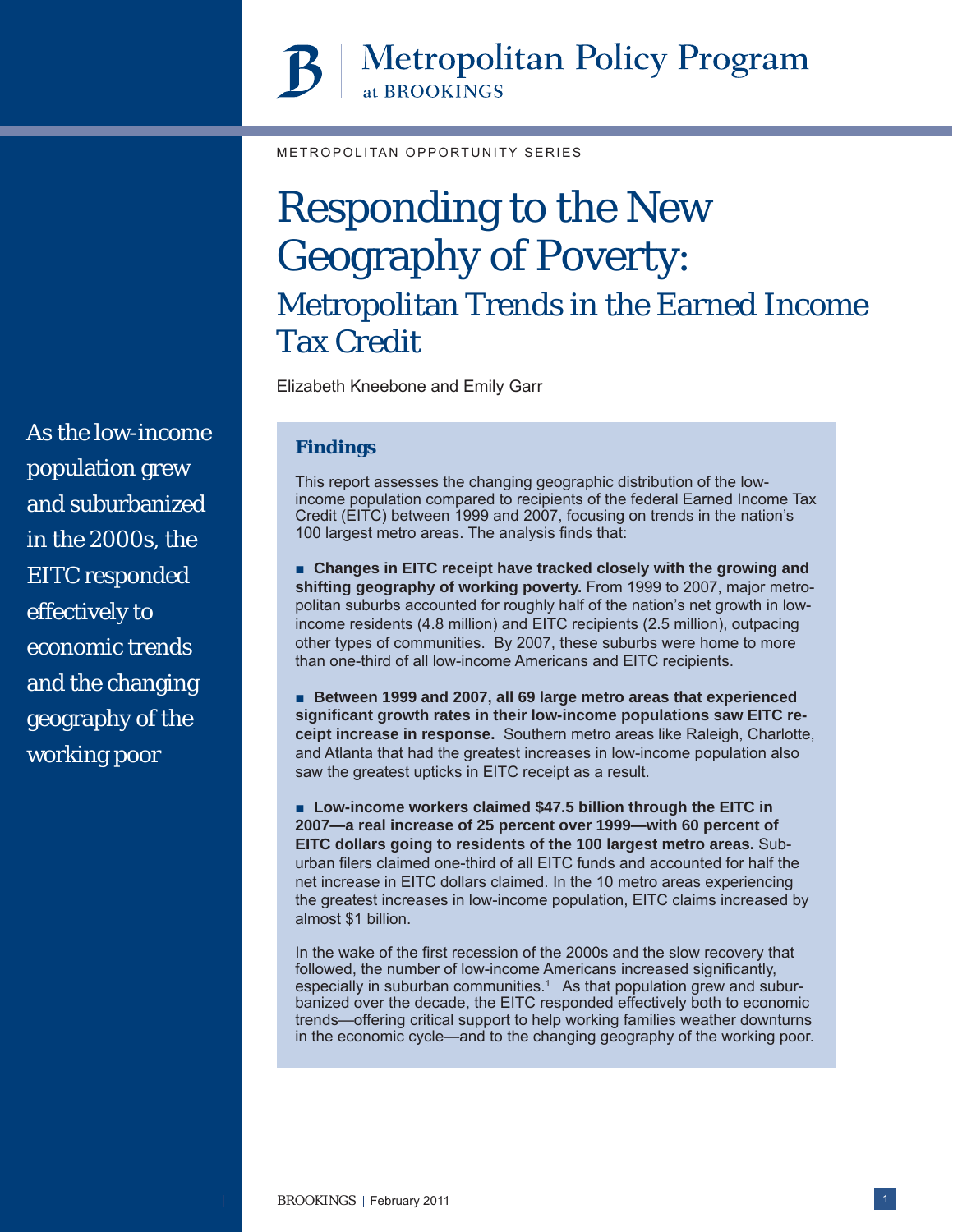### I. Introduction

I uring the 2000s—a decade in which two economic recessions<br>bookended a period of jobless growth—the typical American fa<br>saw its income decline in real terms as wages stagnated or fell<br>the course of the decade, middle- and bookended a period of jobless growth—the typical American family saw its income decline in real terms as wages stagnated or fell. Over the course of the decade, middle- and low-wage workers in particular saw their wages drop by 5 and 8 percent, respectively. As a result, the size of the middle class shrank and the country's poor population grew to a historic high, surpassing 42 million by 2009. $2$ 

As an increasing number of Americans struggle to get by with less, federal supports like the Earned Income Tax Credit (EITC)—a refundable tax credit for taxpayers who work but earn low incomes—prove critical for workers and their families. Since its inception in 1975, the EITC has played an increasingly important role in supplementing the wages of low-income workers, especially those with children, and is currently the largest anti-poverty program administered through the tax code. Not only does the EITC act as a buffer to prevent workers and their families from sliding into poverty during difficult economic times, but it also lifts millions of people out of poverty each year—as many as 6.6 million people in 2009, including 3.3 million children.<sup>3</sup> Additionally, the EITC contributes to the broader health of the economy. Roughly two-thirds of EITC recipients spend the bulk of their refunds on immediate expenses, stimulating local economies by generating economic activity in the communities where they live.<sup>4</sup>

The economic challenges of the past decade were not felt equally throughout the country. Similarly, changes in the size and distribution of the low-income population have not been uniform across all places.<sup>5</sup> The EITC delivers billions of dollars in work supports each year, but as communities have struggled in recent years with recession and its aftereffects, has the credit responded effectively?

This analysis explores the connections between shifts in the low-income population—those with incomes below twice the poverty line—and changes in EITC receipt between 1999 and 2007—the most recent year for which complete tax data are available. In doing so, it captures the impact of the first downturn of the decade as well as the jobless recovery that followed, but stops short of the Great Recession due to limitations in data availability. By analyzing the extent to which EITC receipt has tracked changes in the low-income population across large cities, their surrounding suburbs, small metropolitan areas, and nonmetropolitan communities, this report demonstrates the responsiveness of the EITC as a policy tool, and its ability to adapt to changes in both the economic cycle and the geography of working poverty. The paper ends with a discussion of developments since 2007 and the likely impact of the recent downturn on these trends over the next several years.

#### II. Methodology

This analysis uses U.S. Census Bureau and Internal Revenue Service (IRS) data to assess the changing spatial distribution of the country's low-income population and its EITC recipients between 1999 and 2007.

#### **Data**

To track changes in the size and location of the country's low-income population,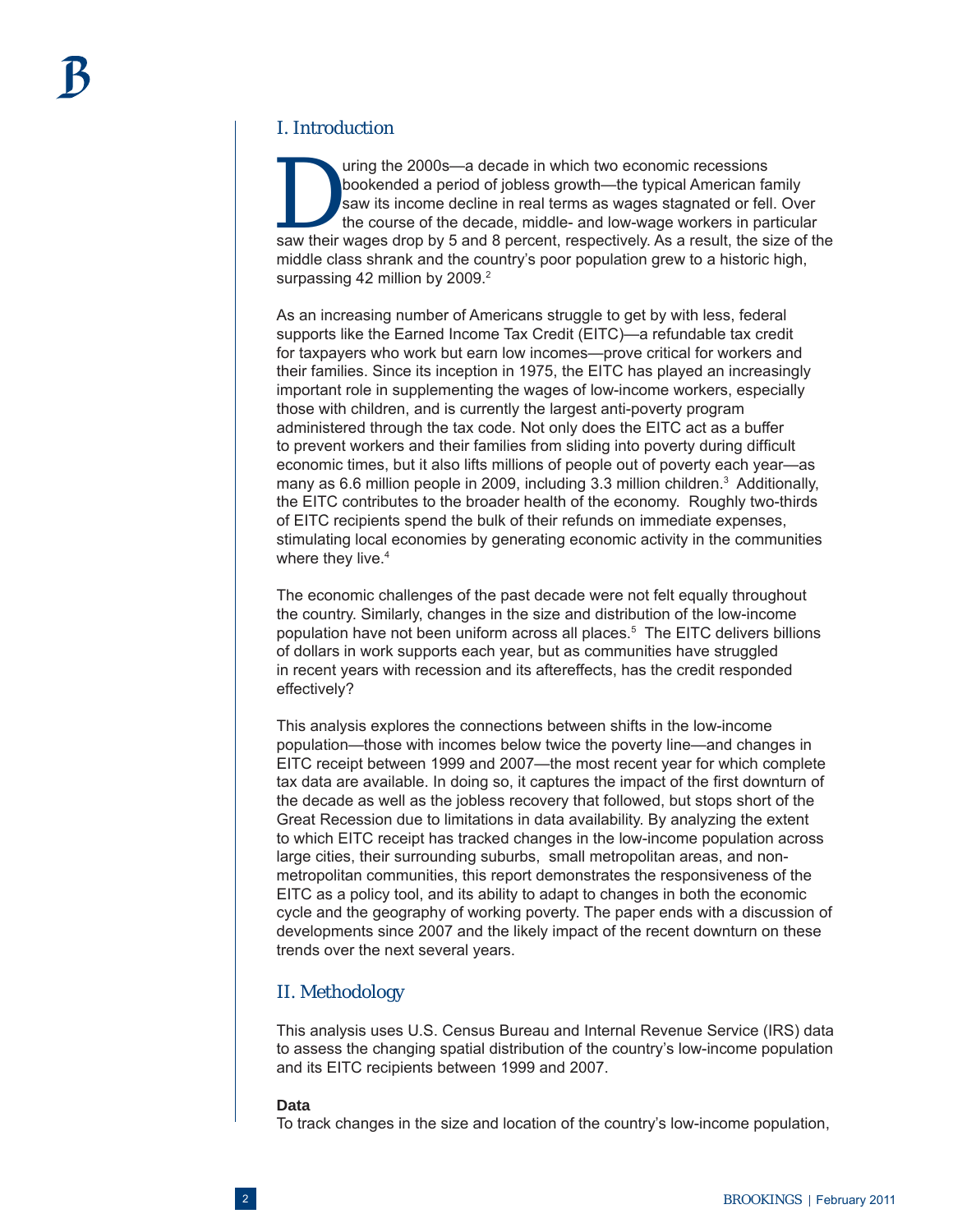we use Census 2000 and 2007 American Community Survey (ACS) data. Because data reported in Census 2000 represent income as of calendar year 1999, we refer to 1999 rather than 2000 throughout the analysis. We use 2007 ACS to align with EITC receipt in tax year 2007, the most recent year for which complete tax data are available.<sup>6</sup>

Annual tax return data come from IRS' Stakeholder Partnerships, Education, and Communications (SPEC) division, which tabulates data on individual income tax filers, including those claiming the EITC, and EITC dollar amounts claimed at the ZIP code level. We allocate the ZIP code data to align with city and county boundaries and aggregate accordingly.7 We use tax year 1999 data for comparability with income data reported in Census 2000. Statistics on the EITC described in this report reflect the federal credit only, and do not account for EITC credits or dollars claimed through tax codes in 23 states and the District of Columbia.

#### **Income**

Throughout this analysis, low-income individuals are defined as those living in families with incomes below 200 percent of the federal poverty line. We choose twice the poverty line as the cutoff both because research suggests this threshold may more accurately reflect the segment of the population facing economic hardship, and to take into account EITC income eligibility parameters.<sup>8</sup>

The EITC's income eligibility thresholds are determined by the taxpayer's marital status and number of qualifying children, and are structured to phase in with the first dollar of earnings. The EITC increases in value as income grows, reaches a plateau at the maximum value of the credit, and eventually phases out to zero as income continues to rise (Figure 1). In tax year 2007, the income cutoff ranged



BROOKINGS | February 2011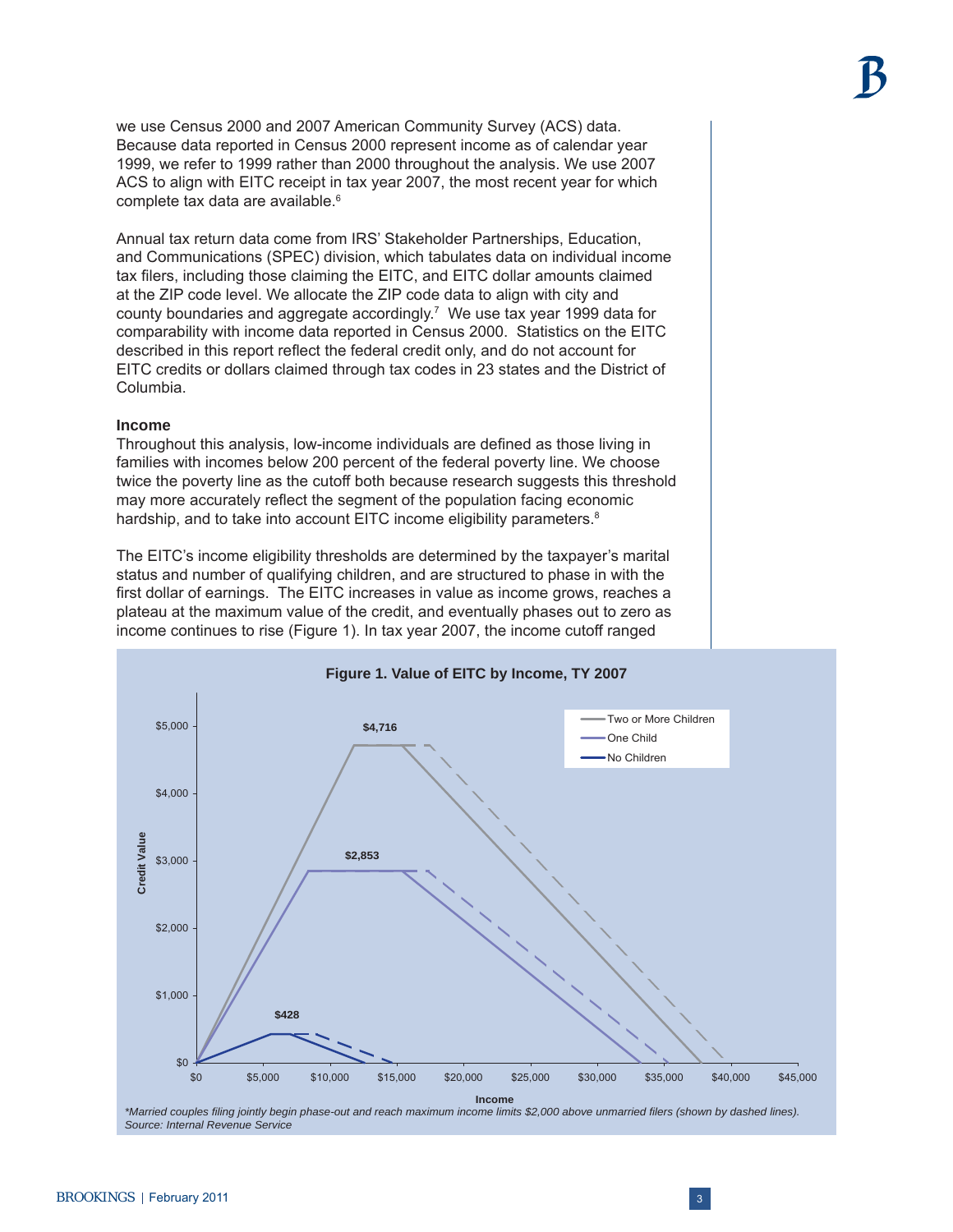# **100% of Poverty 200% of Poverty EITC Limit Single Married Single Married Single Married** No Children \$10,787 \$13,884 \$21,574 \$27,768 \$12,590 \$14,590 One Child \$14,291 \$16,689 \$28,582 \$33,378 \$33,241 \$35,241 Two Children \$16,705 \$21,027 \$33,410 \$42,406 \$37,783 \$39,783

#### **Table 1. Federal Poverty Thresholds and EITC Income Limits\*, 2007**

 *\*Income amounts are in 2007 dollars; poverty thresholds apply to households where the householder is under 65 years of age Source: Brookings Institution analysis of Internal Revenue Service and 2007 ACS data*

> up to roughly 230 percent of the poverty line for an unmarried filer with one or two children (Table 1).

#### **Universe**

The Census and tax return data presented in this analysis represent distinct universes in two respects. First, the ACS data report poverty status for individuals; however, EITC data are reported for tax units, which may represent individuals or families. Second, as noted above, the income thresholds for each universe are not perfectly aligned. In practice this means that the EITC data may capture some tax units with incomes above 200 percent of the poverty line. At the same time, the census low-income estimates will capture some individuals who do not file taxes (because they earn too little) and some who are not eligible for the EITC (either because they do not work or because the do not meet residency, family, or age requirements). The net result is that counts of the low-income population (i.e., individuals) tend to be larger than counts of the EITC population (i.e., tax units). The large overlap in the two groups, however, suggests that trends in EITC receipt should track with those for the low-income population.9

#### **Geographic Defi nitions**

We analyze trends in the low-income population and in EITC receipt across cities and suburbs of the largest metropolitan statistical areas (MSAs), small metropolitan areas, and non-metropolitan communities. Cities include the 132 primary cities identified in the 95 largest MSAs for which there are comparable data.10 Suburbs represent the remainder of the MSA outside of the primary city or cities. Small metro areas are the remaining 266 MSAs outside of the 95 largest, and non-metropolitan areas are counties that are not part of an MSA.<sup>11</sup> In 2007, 20 percent of the nation's population lived in primary cities, 44 percent in suburbs, 19 percent in small metro areas, and 16 percent lived in nonmetropolitan communities.

#### III. Findings

#### **A. Changes in EITC receipt have tracked closely with the growing and shifting geography of working poverty.**

In 2007, 90.1 million people lived below 200 percent of the federal poverty line in the United States. In that same year, 23.8 million low-income tax filers claimed \$47.5 billion through the EITC to help supplement their wages and boost their take home pay. These figures reveal both the significant number of Americans struggling to get by on lower incomes and the degree of investment that the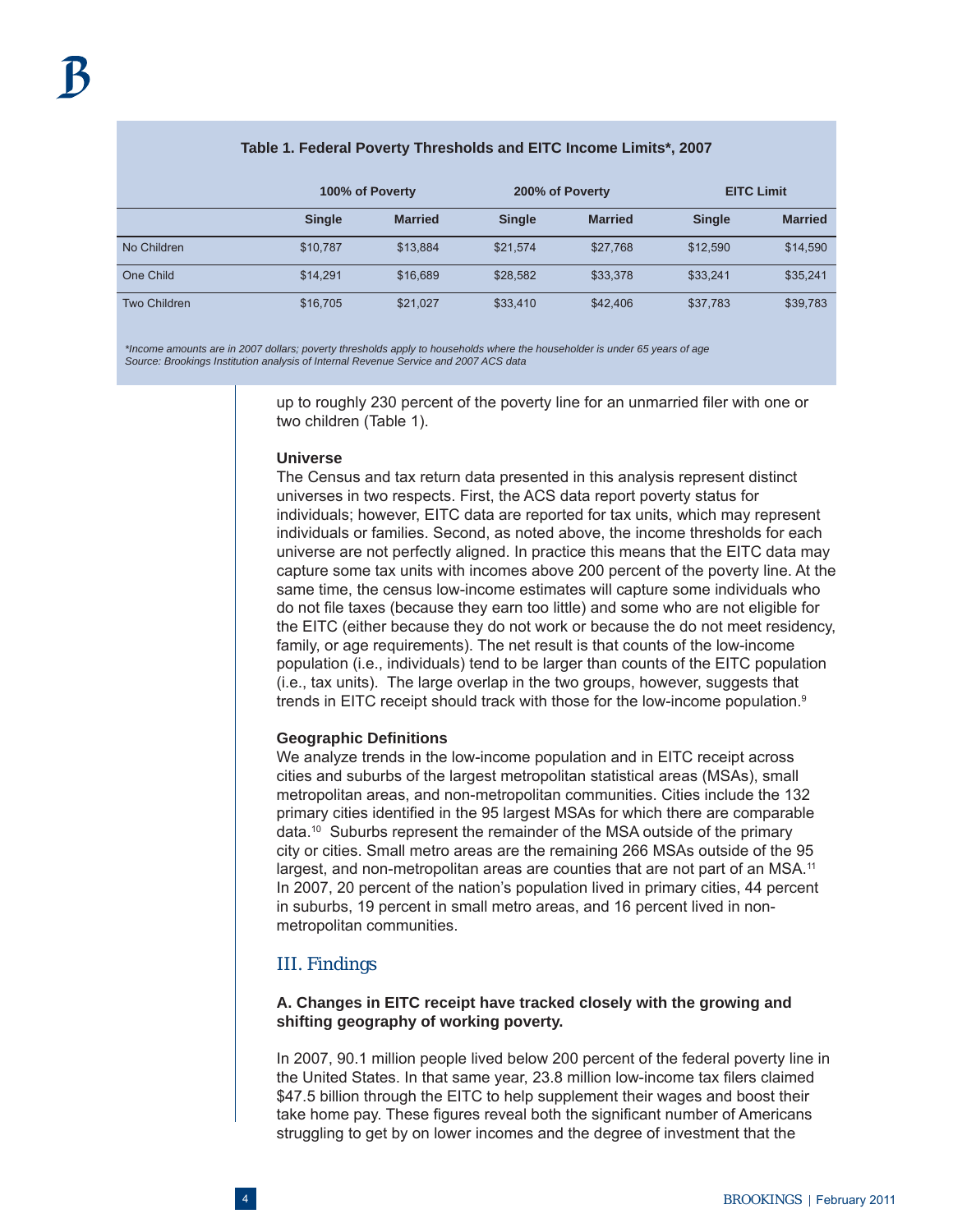federal government has made to support work among low-income taxpayers and their families. How well does this investment reach those in need, especially in communities where the low-income population is newly growing?

From 1999 to 2007, the low-income population in the United States swelled by 11.0 percent—or 8.9 million people—outpacing the growth rate of the population as a whole of just over 7 percent (Table 2). This group grew fastest in suburbs, at 18.6 percent—more than 5 percentage points above the growth rate in smaller metropolitan areas and almost four times the rate of growth in cities and nonmetropolitan communities. Put differently, suburbs accounted for over half (54.2 percent) of the nationwide increase in low-income individuals.

|                          | <b>Population That is Low Income</b> |            |                       | <b>Filers Who Received the EITC</b> |            |                       |
|--------------------------|--------------------------------------|------------|-----------------------|-------------------------------------|------------|-----------------------|
|                          | 1999                                 | 2007       | <b>Percent Change</b> | 1999                                | 2007       | <b>Percent Change</b> |
| <b>Nation</b>            | 81.194.609                           | 90.134.363 | 11.0%                 | 18.578.647                          | 23.789.038 | 28.0%                 |
| <b>Primary Cities</b>    | 21.769.741                           | 22,873,574 | 5.1%                  | 4,963,145                           | 5.867.366  | 18.2%                 |
| <b>Suburbs</b>           | 26.096.120                           | 30.940.736 | 18.6%                 | 6,161,843                           | 8.674.789  | 40.8%                 |
| <b>Small Metro Areas</b> | 16.076.458                           | 18.206.632 | 13.3%                 | 3,663,663                           | 4,726,209  | 29.0%                 |
| Non-metro Areas          | 17.252.290                           | 18.113.421 | 5.0%                  | 3.789.996                           | 4.520.674  | 19.3%                 |

# **Table 2. Change in Low-Income Population and EITC Filers by Community Type, 1999 to 2007**

 *Source: Brookings Institution analysis of Internal Revenue Service, Census 2000, and 2007 ACS data*

Depending on the region, a number of factors could have contributed to the pace of growth in the suburban low-income population, including the faster rate of total population growth in the suburbs, the decentralization of lower-wage jobs or affordable housing options, immigration and migration dynamics, and disparate rates of economic growth across and within metropolitan areas.

The EITC proved responsive to these changes in both the size and location of the low-income population. EITC receipt grew faster in suburbs (40.8 percent) than in all other types of communities, and accounted for almost half (48.2 percent) of the nation's total increase. By 2007, the geographic distribution of EITC recipients was strikingly similar to that of the low-income population (Figure 2). The suburbs accounted for the largest share—over one-third—of both lowincome residents and EITC filers, compared to one-quarter in primary cities and roughly 20 percent in both small metro and non-metro areas.

#### **B. Between 1999 and 2007, all 69 large metro areas that experienced signifi cant growth rates in their low-income populations saw EITC receipt increase in response.**

Changes in EITC receipt occurring in the nation's largest metro areas in recent years related closely to changes in their low-income populations (Figure 3).<sup>12</sup> Figure 3 displays, for each of the 100 largest metro areas from 1999 to 2007, its change in low-income population plotted against its change in EITC recipients.

Examining individual metropolitan area trends demonstrates the important role of regional economic health in influencing these outcomes. Many of the metro areas clustered to the top right of Figure 3 are located in the South—like Raleigh, Charlotte, Atlanta, and Cape Coral—and placed in the top ten for both increases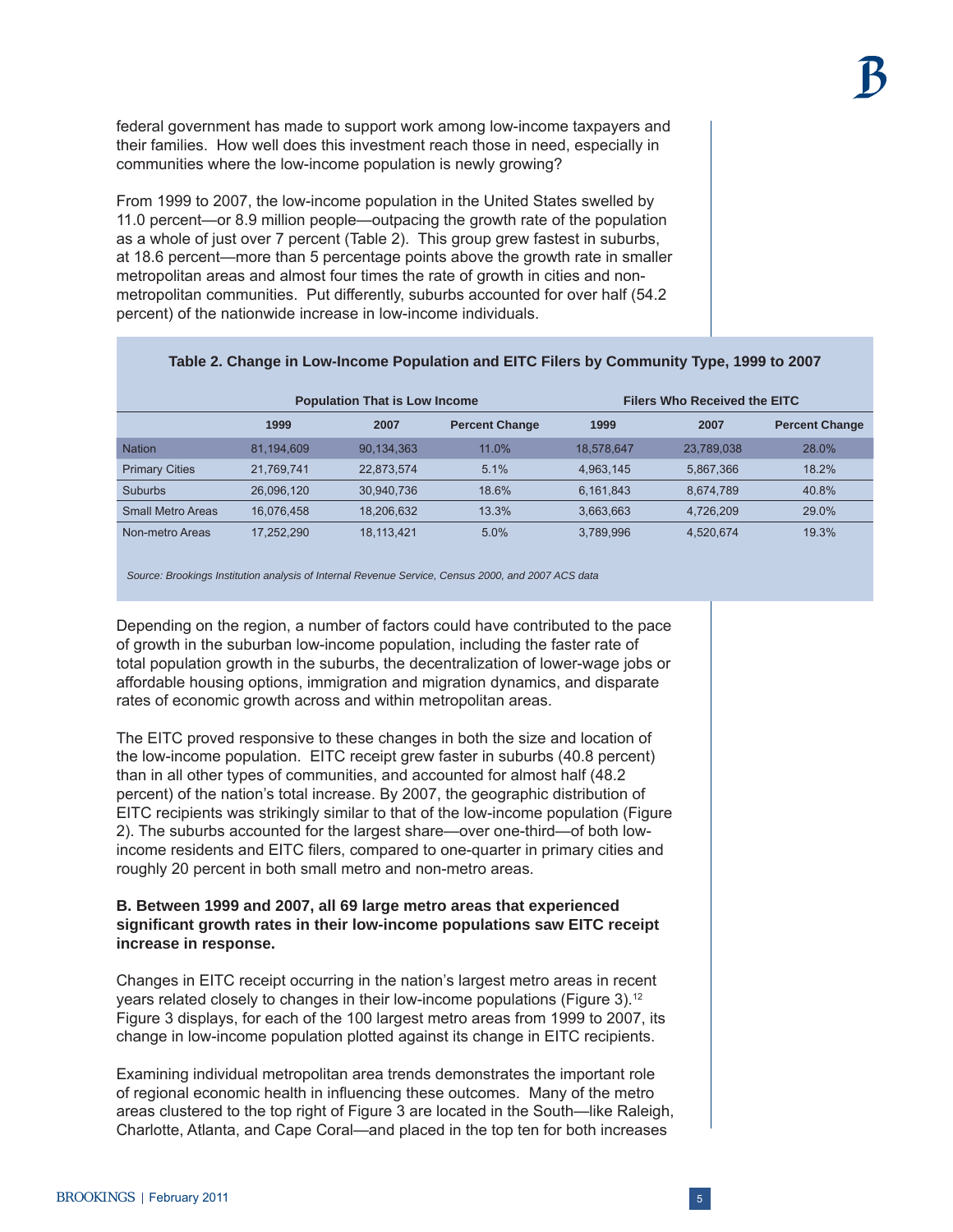



**Figure 3. Change in Low-Income Individuals in Relation to EITC Recipients in 69 Metro Areas\*, TY 1999-TY 2007**



**Percent Change in Low-Income Population** 

\*Represents only metropolitan areas with a statistically significant rate of change in their low-income population. *Source: Brookings Institution analysis of Internal Revenue Service, Census 2000, and 2007 ACS data*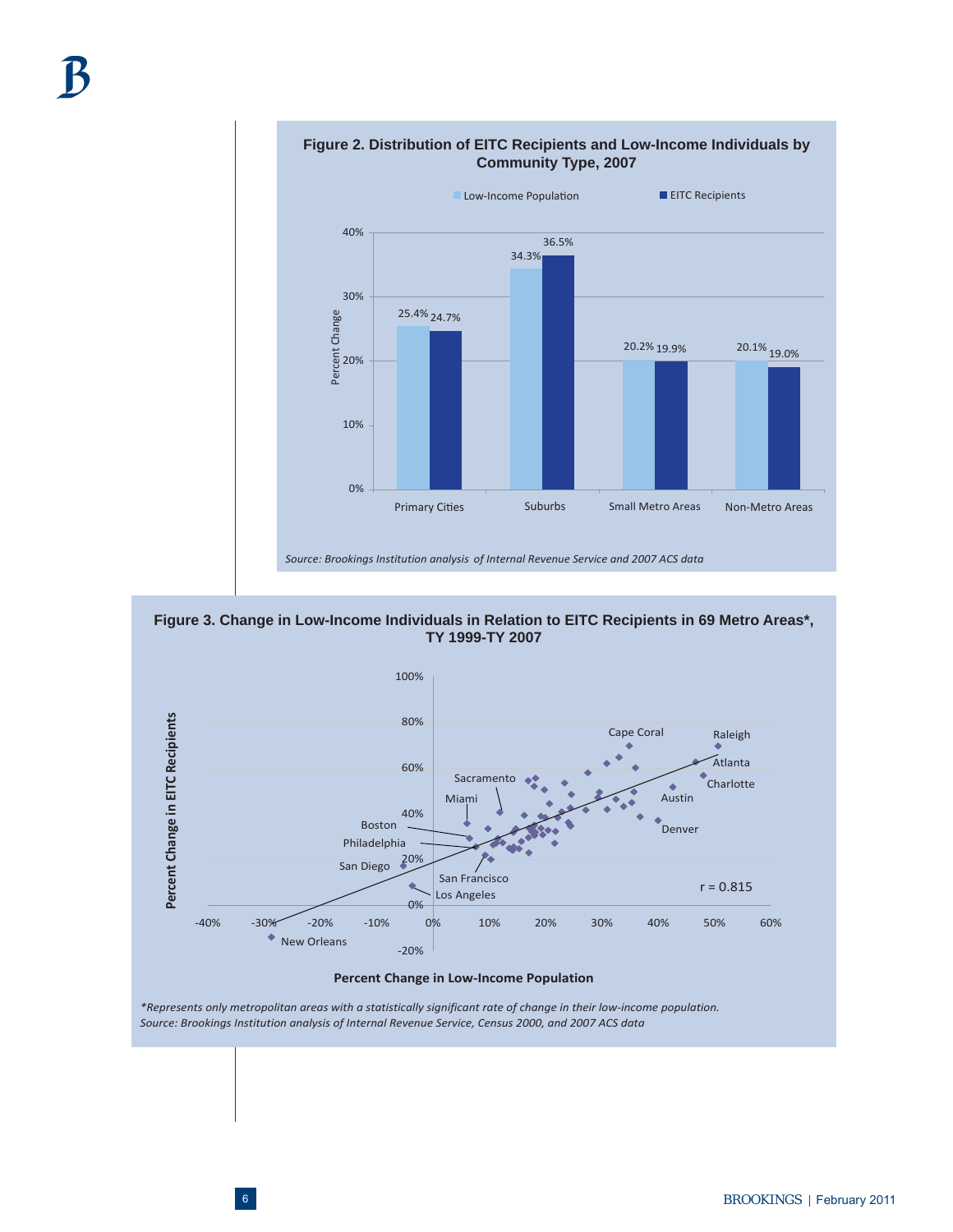| Rank           | <b>Metro Area</b>                           | <b>Percent Change in Low-</b><br><b>Income Population</b> | <b>Percent Change</b><br>in EITC Filers |
|----------------|---------------------------------------------|-----------------------------------------------------------|-----------------------------------------|
| $\mathbf{1}$   | Raleigh-Cary, NC                            | 50.7%                                                     | 69.5%                                   |
| $\overline{2}$ | Charlotte-Gastonia-Concord, NC-SC           | 48.0%                                                     | 56.7%                                   |
| 3              | Atlanta-Sandy Springs-Marietta, GA          | 46.7%                                                     | 62.6%                                   |
| $\overline{4}$ | Austin-Round Rock, TX                       | 42.6%                                                     | 51.6%                                   |
| 5              | Denver-Aurora, CO                           | 40.0%                                                     | 37.0%                                   |
| $6\phantom{1}$ | Greensboro-High Point, NC                   | 36.8%                                                     | 38.6%                                   |
| $\overline{7}$ | Boise City-Nampa, ID                        | 36.0%                                                     | 60.1%                                   |
| 8              | Grand Rapids-Wyoming, MI                    | 35.7%                                                     | 49.6%                                   |
| 9              | Phoenix-Mesa-Scottsdale, AZ                 | 35.3%                                                     | 44.8%                                   |
| 10             | Cape Coral-Fort Myers, FL                   | 34.9%                                                     | 69.6%                                   |
| .              |                                             | .                                                         |                                         |
| 60             | Cleveland-Elyria-Mentor, OH                 | 10.7%                                                     | 26.3%                                   |
| 61             | El Paso, TX                                 | 10.3%                                                     | 20.0%                                   |
| 62             | Sacramento--Arden-Arcade--Roseville, CA     | 9.8%                                                      | 33.4%                                   |
| 63             | San Francisco-Oakland-Fremont, CA           | 9.3%                                                      | 21.9%                                   |
| 64             | Philadelphia-Camden-Wilmington, PA-NJ-DE-MD | 7.6%                                                      | 25.4%                                   |
| 65             | Boston-Cambridge-Quincy, MA-NH              | 6.5%                                                      | 29.2%                                   |
| 66             | Miami-Fort Lauderdale-Pompano Beach, FL     | 6.1%                                                      | 35.7%                                   |
| 67             | Los Angeles-Long Beach-Santa Ana, CA        | $-3.7%$                                                   | 8.4%                                    |
| 68             | San Diego-Carlsbad-San Marcos, CA           | $-5.3%$                                                   | 17.1%                                   |
| 69             | New Orleans-Metairie-Kenner, LA             | $-28.7%$                                                  | $-14.0%$                                |

#### **Table 3. Metro Areas Ranked by Rate of Change in Low-Income Population\* with Corresponding Changes in EITC Receipt, 1999 to 2007**

*\*69 of the 100 largest metropolitan areas experienced a signifi cant rate of change in their low-income population. Changes are signifi cant at the 90 percent level*

*Source: Brookings Institution analysis of Internal Revenue Service, Census 2000, and 2007 ACS data*

in the low-income population and increases in EITC receipt (Table 3). In each of these areas, suburbs captured more than half the net growth in both low-income residents and EITC recipients. These trends reflect not only stagnating wages for many workers during this time period, but also the fact that Southern metro areas like these grew more quickly overall than other parts of the nation, adding to their stock of lower-wage jobs in the process.

The other end of the spectrum (those to the lower-left of Figure 3) is more heavily populated by metro areas in California—Sacramento, San Francisco, Los Angeles, San Diego—and the Northeast—Boston and Philadelphia—that performed relatively better during and after the first downturn of the decade. Not only did these metro areas experience slow growth rates in their low-income populations (and—in the case of Los Angeles and San Diego—declines), they also saw EITC receipt grow at below-average rates. In these areas, there are a number of reasons why EITC receipt might have increased at a faster pace than the low-income population (or while the low-income population declined). Increased awareness of the credit may have caused more low-income workers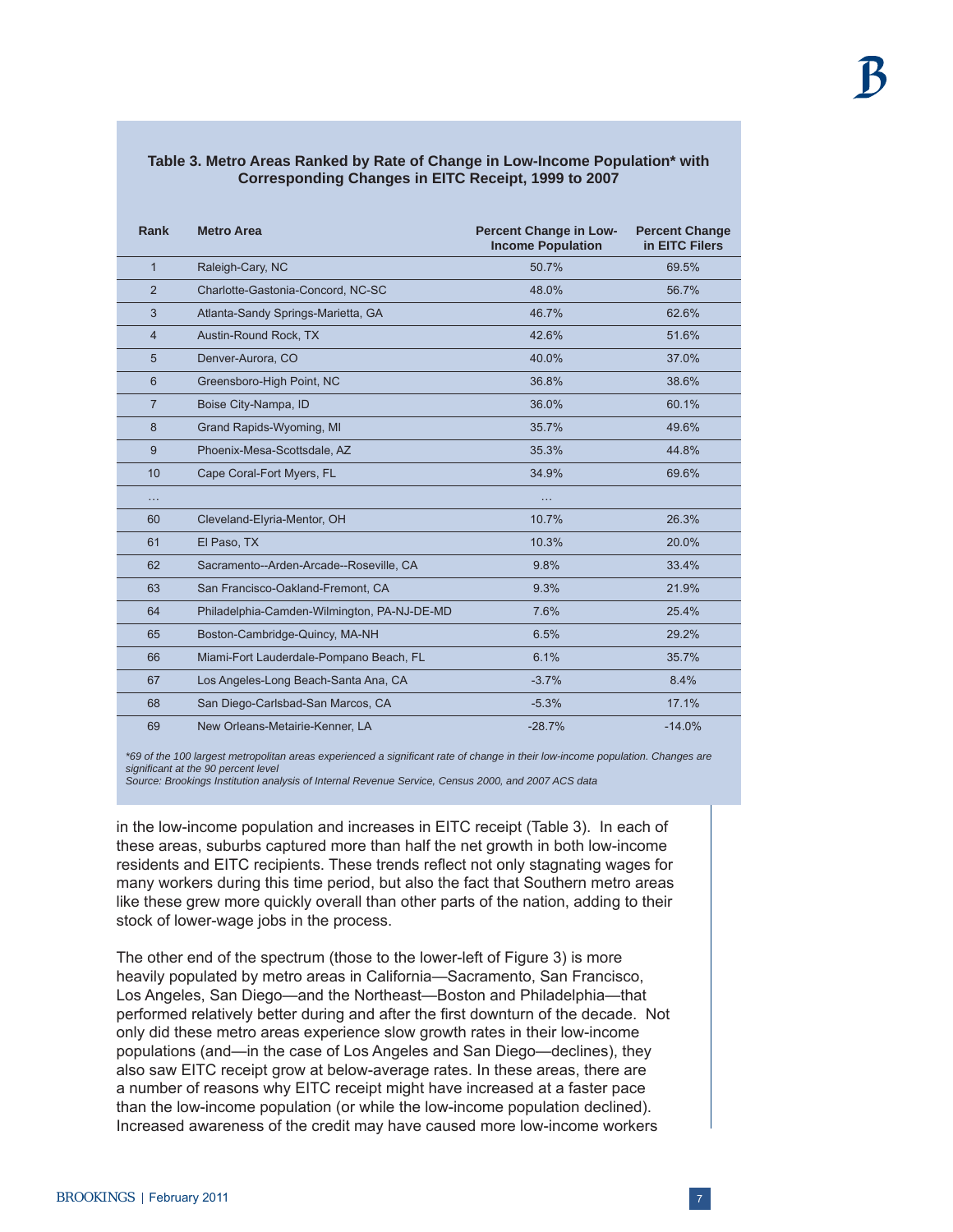to file, changes in family composition or residency may have affected eligibility, or a tighter labor market might have brought more low-income residents into the workforce, and thus made them eligible to claim the credit.<sup>13</sup>

**C. Low-income workers claimed \$47.5 billion through the EITC in 2007—a real increase of 25 percent over 1999—with 60 percent of EITC dollars going to residents of the 100 largest metro areas.**

The fact that EITC trends and coverage track so closely with changes in the low-income population demonstrates that the credit responded effectively to a growing and shifting low-income working population across the country, particularly amid a national economic downturn and sluggish recovery. But changes in filer counts alone do not demonstrate the full impact this credit has on the economic well-being of its recipients and the communities in which they live.

In tax year 2007, low-income workers claimed \$47.5 billion dollars through the federal EITC—a real increase of 24.5 percent over 1999—for an average credit of \$1,999 per filer.<sup>14</sup> The largest portion of EITC dollars went to suburban recipients, who took home \$16.9 billion in that year—\$4.6 billion more than at the start of the decade. Though EITC claims in cities grew at less than half the pace of suburban claims over the decade, in 2007 city residents earned \$12.1 billion from the credit, meaning the nation's largest metropolitan areas received over 60 percent of all EITC dollars that year. Small metro areas and nonmetropolitan communities split the remaining funds roughly evenly, claiming \$9.4 and \$9.1 billion each in 2007. Overall, the distribution of EITC funds mirrored the distribution of the nation's low-income residents across community types (Figure 4).

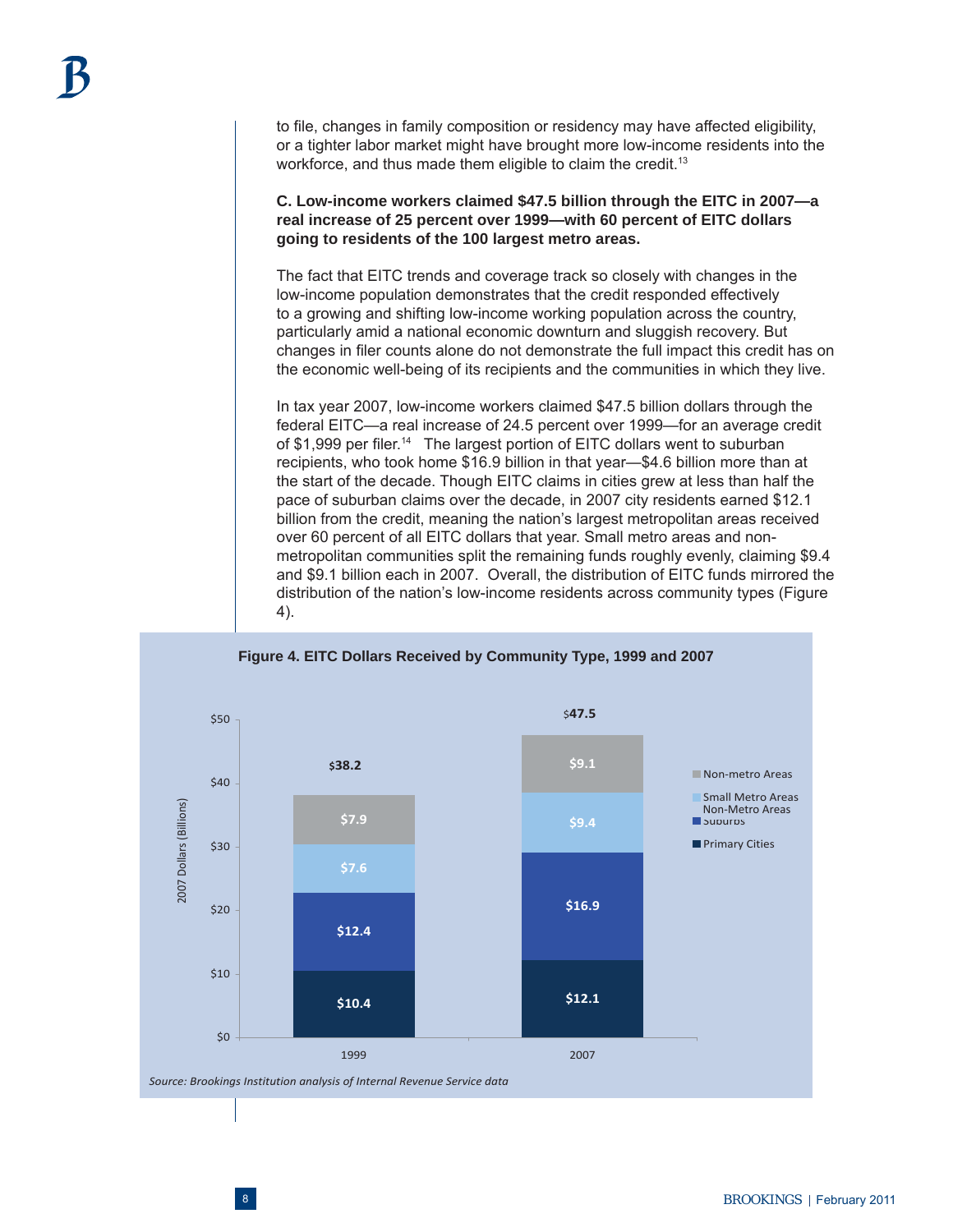For metro areas experiencing the largest increases in low-income residents over this period, the accompanying upticks in EITC receipt meant a much needed economic boost for working families and communities struggling with falling wages and incomes even in advance of the Great Recession. Across the 10 metro areas with the largest growth in their low-income populations, EITC claims were nearly \$1 billion greater in 2007 than 1999 (after adjusting for inflation). Three of these metro areas experienced increases in EITC funds of more than \$100 million over this time period, including Atlanta (\$405 million), Charlotte (\$111 million), and Phoenix (\$138 million).15

# IV. Discussion and Conclusion

This analysis provides insight into how closely EITC receipt hewed to trends in the low-income population over much of the 2000s, sugges that it is a highly effective tool for helping these workers and families regardless trends in the low-income population over much of the 2000s, suggesting that it is a highly effective tool for helping these workers and families regardless of their location. However, the analysis misses an essential segment of the decade: the Great Recession. The years from 2008 through 2010 not only exacerbated the hardships faced by the typical American over the decade, but also had far-reaching implications for lower-income workers, many of whom are (or were) disproportionately clustered in vulnerable industries such as manufacturing, construction, retail, and leisure and hospitality. Just as the EITC helped workers and their families weather the earlier—albeit much milder—recession of the decade and the jobless recovery that followed, evidence suggests that it continues to play an important role in ameliorating the effects of the most recent downturn.<sup>16</sup>

Preliminary data show that nationally, the number of EITC recipients trended upward between 2007 and 2008, matched by an increase of about 5 percent in EITC dollars received.<sup>17</sup> This growth in EITC receipt likely reflects the effects of the recession's first year, in which many workers faced reduced wages and hours.<sup>18</sup> By 2009, a spell of unemployment for the typical worker was 15.5 weeks—almost double what it was in 2007 (8.5 weeks)—and the underemployment rate reached 16.2 percent.<sup>19</sup> As the recession deepened and spread in its second year, partial data on 2009 tax returns reveal an increase of as much as \$10 billion over 2007 in EITC dollars claimed.20

The increase in EITC filers and dollars in 2009 partly reflects changes in the EITC's eligibility parameters. Passed in February of 2009, the American Recovery and Reinvestment Act (ARRA) temporarily expanded eligibility and increased benefits for targeted groups of working families, specifically married couples filing jointly and families with three or more children. That means hundreds of thousands of families who were not previously eligible for the credit could qualify for the credit in tax years 2009 and  $2010.<sup>21</sup>$  Tax legislation adopted in late 2010 preserved those expanded benefits for 2011 as well. This means that more Americans will be able to benefit from the economic buffer the EITC provides as the economy struggles to find a firmer footing in a thus-far weak employment recovery.

In addition, the EITC will continue to be a particularly important policy tool given the spatial distribution of its impact. More so than previous recessions, suburbs have borne the brunt of the Great Recession alongside cities, and the latest downturn has continued the longer-running trend toward the suburbanization of poverty.22 The 2000s showed that as suburbs experienced rapid growth in low-income residents, the EITC responded in kind. While it can be difficult for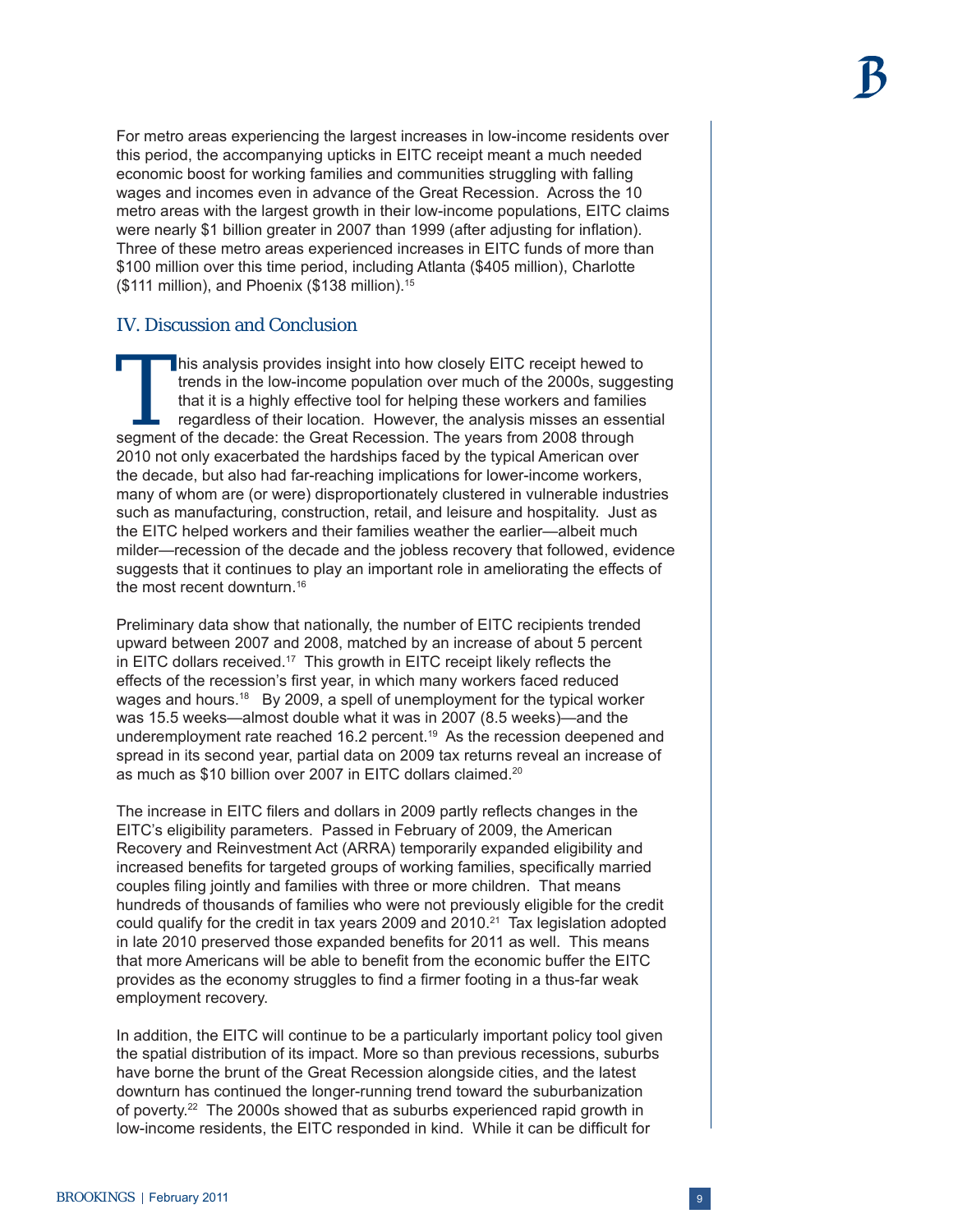low-income suburban residents to take advantage of "place-based" services like workforce training or job matching programs—whether due to lack of such services in their community, distance, or limited transportation options delivering the EITC through the tax code makes it a source of support that is highly accessible for low-income workers and families.<sup>23</sup>

In short, the growth and shifting geography of the low-income population within and across metropolitan America underscores the continued importance of the EITC as a policy tool to alleviate poverty and ameliorate the effects of a devastating recession.<sup>24</sup>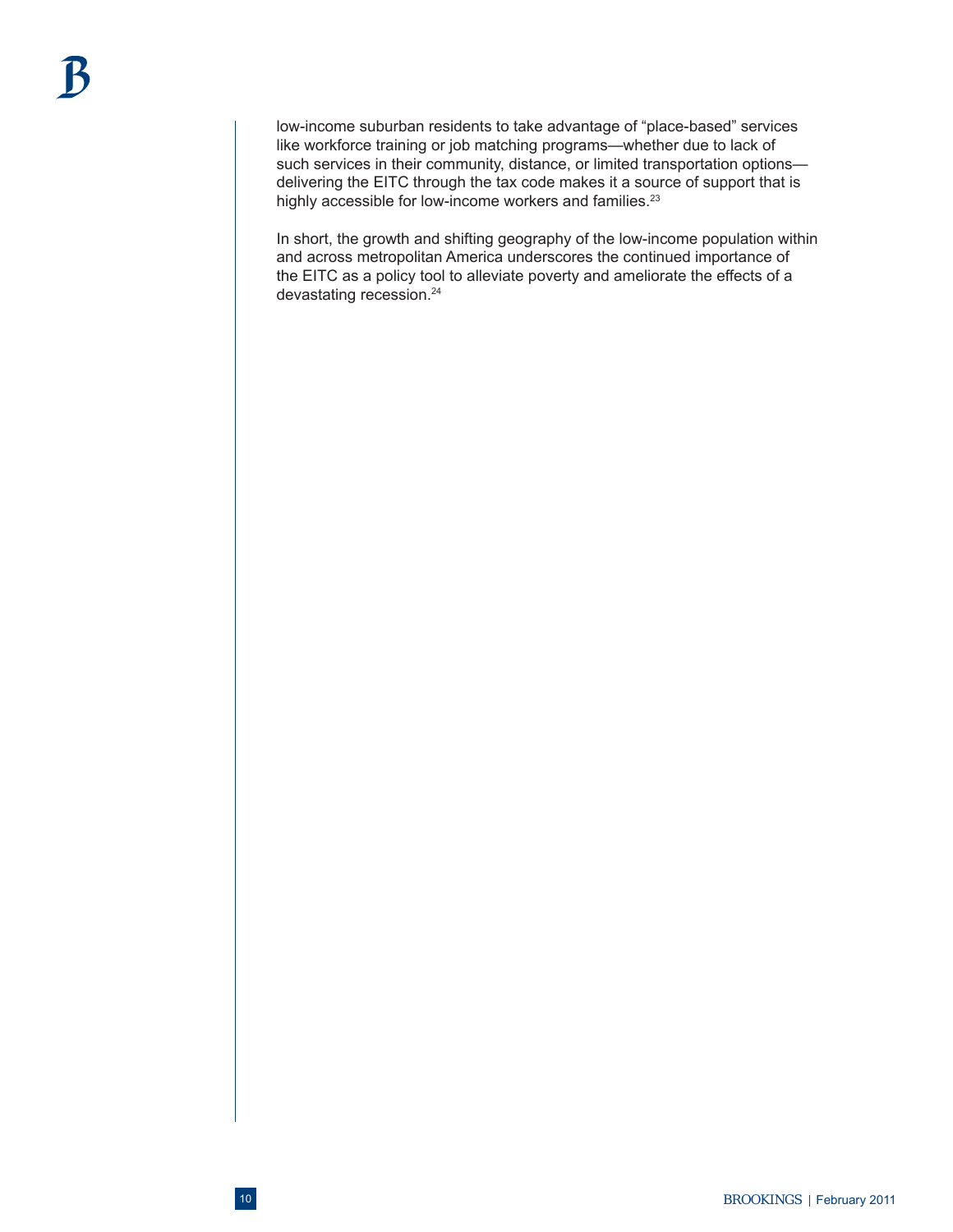# Endnotes

- 1. Elizabeth Kneebone and Emily Garr, "The Suburbanization of Poverty: Trends in Metropolitan America 2000 to 2008" (Washington: Brookings Institution, 2006).
- 2. Brookings Institution, The State of Metropolitan America: On the Front Lines of Demographic Change (Washington: 2010). Elizabeth Kneebone, "The Great Recession and Poverty in Metropolitan America" (Washington: Brookings Institution, 2010).
- 3. Center on Budget and Policy Priorities, "Policy Basics: The Earned Income Tax Credit." (Washington: 2010). In addition to the federal EITC, some form of the credit has been adopted in 23 states and the District of Columbia, Montgomery County, MD, New York City, and San Francisco.
- 4. Steve Holt, "The Earned Income Tax Credit at Age 30: What We Know" (Washington: Brookings Institution, 2006); Alan Berube, "Using the Earned Income Tax Credit to Stimulate Local Economies" (New York: Living Cities, 2006).
- 5. Howard Wial and Richard Shearer, "Metro Monitor: Tracking Economic Recession and Recovery in America's 100 Largest Metro Areas" (Washington: Brookings Institution, June 2010); Elizabeth Kneebone and Emily Garr, "The Landscape of Recession: Unemployment and Safety Net Services Across Urban and Suburban America" (Washington: Brookings Institution, March 2010).
- 6. In contrast to the decennial census, the ACS is administered monthly and asks the respondent to report his or her income "in the past 12 months." The results from each month's surveys are then adjusted for inflation and combined to create an annual estimate. Thus income data from the 2007 ACS reflect respondents' incomes over a 24-month period between 2006 and 2007. (For example, a respondent in February of 2007 would report income back to February 2006.)
- 7. To assign ZIP codes to cities and counties, we used Geographic Information Systems (GIS) and statistical software to identify where ZIP codes were located. For ZIP codes that cross city and/or county boundaries, we used Census 2000 block-level data to calculate the proportion of the ZIP code's households that lie within each geography.
- 8. See e.g., The Working Poor Families Project, "Still Working Hard, Still Falling Short: New Findings on the Challenges

Confronting America's Working Families" (Washington, 2008); Sylvia Allegretto, "Basic Family Budgets: Working Families' Budgets Often Fail to Meet Living Expenses Around the U.S." (Washington: Economic Policy Institute, 2005); Gregory Acs and Pamela Loprest, "Who Are Low-Income Working Families?" (Washington: Urban Institute Press, 2005).

- 9. It should be noted that the take up of the EITC—that is the share of eligible filers who actually claim the credit-has remained fairly steady over the years at around 75 percent. See Dean Plueger and Amy O'Hara, "Earned Income Tax Credit: TY2005 Taxpayer Participation Rate" [http://www.irs.gov/pub/irssoi/09resconlowincome.pdf, accessed October 2010]. Therefore, any identified changes in EITC receipt—while they may reflect changes in economic status. employment patterns, demographics, or family dynamics—are unlikely to be the result of significant changes in program participation over the time period analyzed.
- 10. The report uses metropolitan areas defined by the U.S. Office of Management and Budget in 2007, and identifies primary cities and suburbs within the 100 most populous MSAs based on 2007 data from the Census Bureau's Population Estimates Program. Primary cities are cities that: 1) appear first in the official metropolitan area name, or 2) are listed second or third in the official name and contain a population of at least 100,000. We consider Newark, NJ to be the primary city for the "Northern New Jersey" segment of the New York-Northern New Jersey-Long Island, NY-NJ-PA Metro Area. For purposes of data comparison over time, and to be consistent with other analyses, we also substitute Jefferson County, KY for Louisville-Jefferson County consolidated government and Richmond County, GA for the Augusta-Richmond County consolidated government for each year of analysis.
- 11. For this paper, we restrict the analysis to 361 (of 363) MSAs because of ACS data availability. The two small metro areas that do not meet ACS reporting standards, Carson City, NC and Lewiston, ID-WA, are included in the non-metro estimates. Additionally, the following five metro areas are reclassified as small metro areas due to lack of data at the city level: Portland, ME; Poughkeepsie, NY; Greenville, SC; Harrisburg, PA; and Bradenton, FL.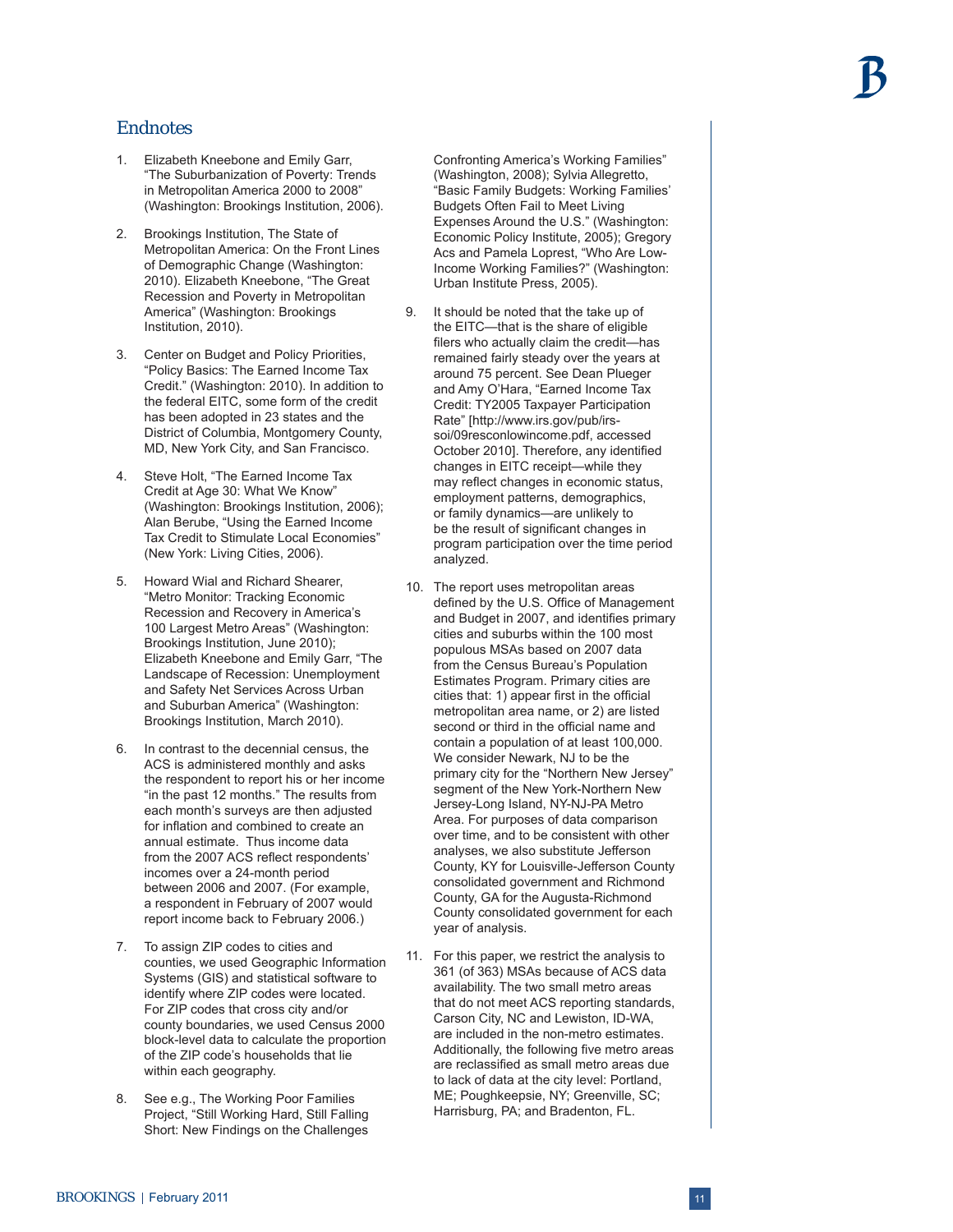- 12. The correlation coefficient between change in the low-income population and change in EITC recipients was 0.815 over this time period in the top 100 metro areas.
- 13. It should also be noted that New Orleans was the only metro area to see the number of EITC recipients decline alongside its low-income population, but this largely reflects the impacts of Hurricane Katrina on the region and the general population loss following the storm.
- 14. Because this analysis focuses on the federal EITC, it analyzes the spatial impact of increases in federal EITC dollars, but does not capture the related economic boost that would occur due to state and local refundable EITCs that are pegged to the federal credit. For more information on state and local EITCs visit: http://www.taxcreditsforworkingfamilies. org.
- 15. For detailed information on EITC dollars claimed in specific communities, along with additional tax data on EITC filers, visit the EITC Interactive at http://www. brookings.edu/projects/eitc.aspx
- 16. For research on EITC trends following the 2001 recession, see Elizabeth Kneebone, "A Local Ladder for Low-Income Workers: Recent Trends in the Earned Income Tax Credit" (Washington: Brookings Institution, 2007); Alan Berube, "The New Safety Net: How the Tax Code Helped Low-Income Working Families During the Early 2000s" (Washington: Brookings Institution, 2006).
- 17. Based on part-year SPEC data, which reflect tax returns filed through June 30th of 2008 and 2009 respectively, and generally represent 95 to 97 percent of final filer counts in a given year.
- 18. Between 2007 and 2008, the median annual wage for American workers declined 0.7 percent, and unemployment spells lengthened. Analysis of Bureau of Labor Statistics data.
- 19. The underemployment measure includes all unemployed people in addition to those marginally attached to the labor force (people who are neither working nor looking for work but indicate that they want and are available for a job and have looked for work sometime in the past 12 months), and those working part-time for economic reasons (i.e., people who want but are unable to work full time).
- 20. See "EITC State Statistics at-a-Glance for Tax Year 2009" [http://www.eitc.irs.gov/ central/eitcstats/, accessed December 2010].
- 21. Brookings analysis of IRS data. See Elizabeth Kneebone, "Economic Recovery and the Earned Income Tax Credit" [http:// www.brookings.edu/speeches/2009/1021\_ eitc\_kneebone.aspx, accessed October 2010].
- 22. The number of unemployed in the suburbs continues to increase at a faster rate than unemployed in cities and other community types. By 2010, the number of unemployed in suburbs outnumbered the unemployed in the cities by more than 2 to 1. See Kneebone and Garr, "The Landscape of Recession". Kneebone, "The Great Recession and Poverty in Metropolitan America."
- 23. See e.g., Scott Allard and Benjamin Roth, "Strained Suburbs: The Social Service Challenges of Rising Suburban Poverty" (Washington: Brookings Institution, 2010).
- 24. Wial and Shearer, "Metro Monitor."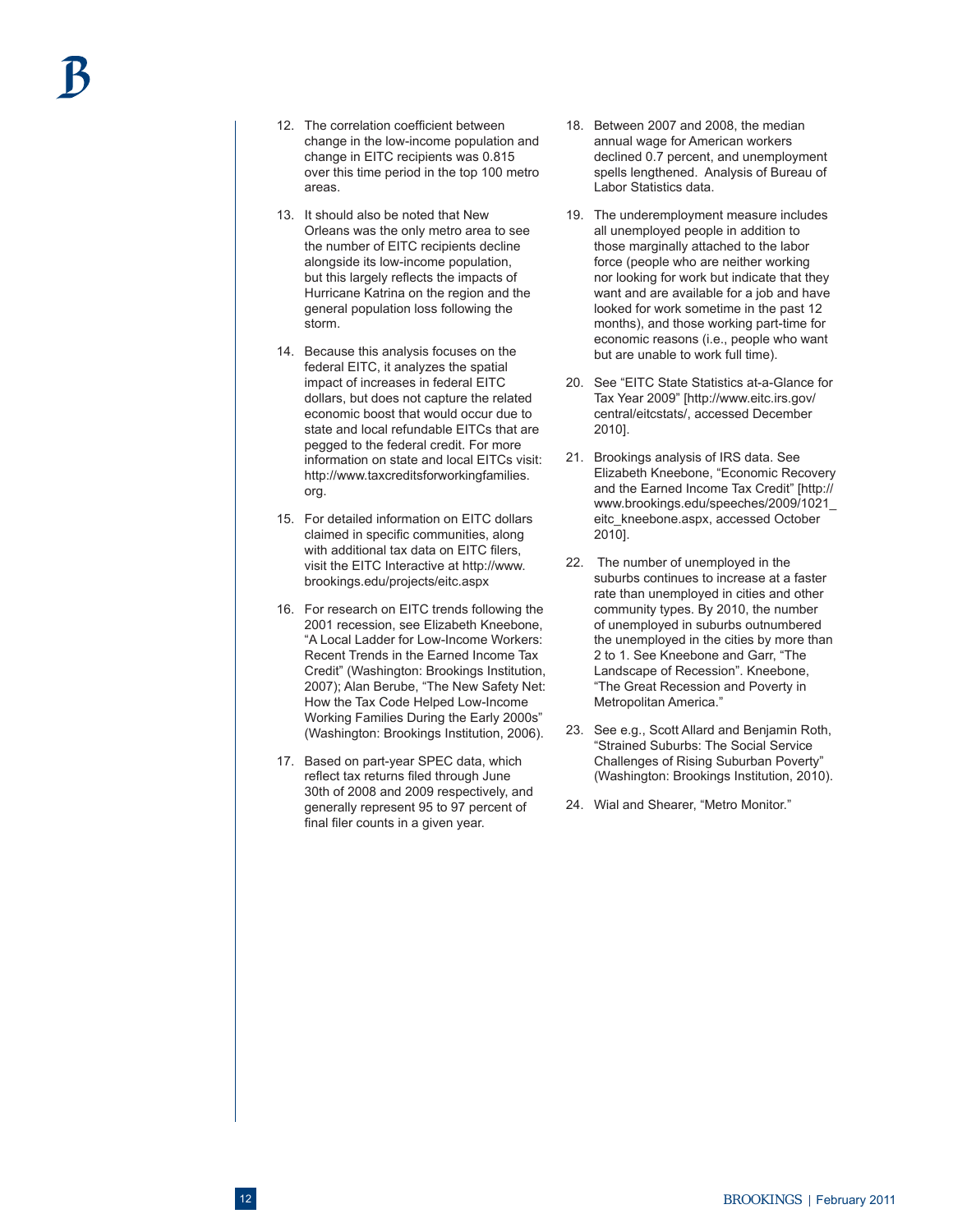# **Acknowledgments**

The authors thank Alan Berube, Scott Allard, Chuck Marr, Beth Mattingly, and John Wancheck for their thoughtful comments on a draft of this paper. The Metropolitan Policy Program at Brookings thanks the Ford Foundation for its generous support of the program's research on city and suburban poverty, the Annie E. Casey Foundation for its support of the program's research on low-income working families, and the John D. and Catherine T. MacArthur Foundation, the George Gund Foundation, the F.B. Heron Foundation and the Heinz Endowments for their general support of the program, as well as members of the Metropolitan Leadership Council.

# **For More Information**

Elizabeth Kneebone Senior Research Associate Metropolitan Policy Program at Brookings (202) 797-6108 **ekneebone@brookings.edu**

#### **For General Information**

Metropolitan Policy Program at Brookings (202) 797-6139 **www.brookings.edu/metro**